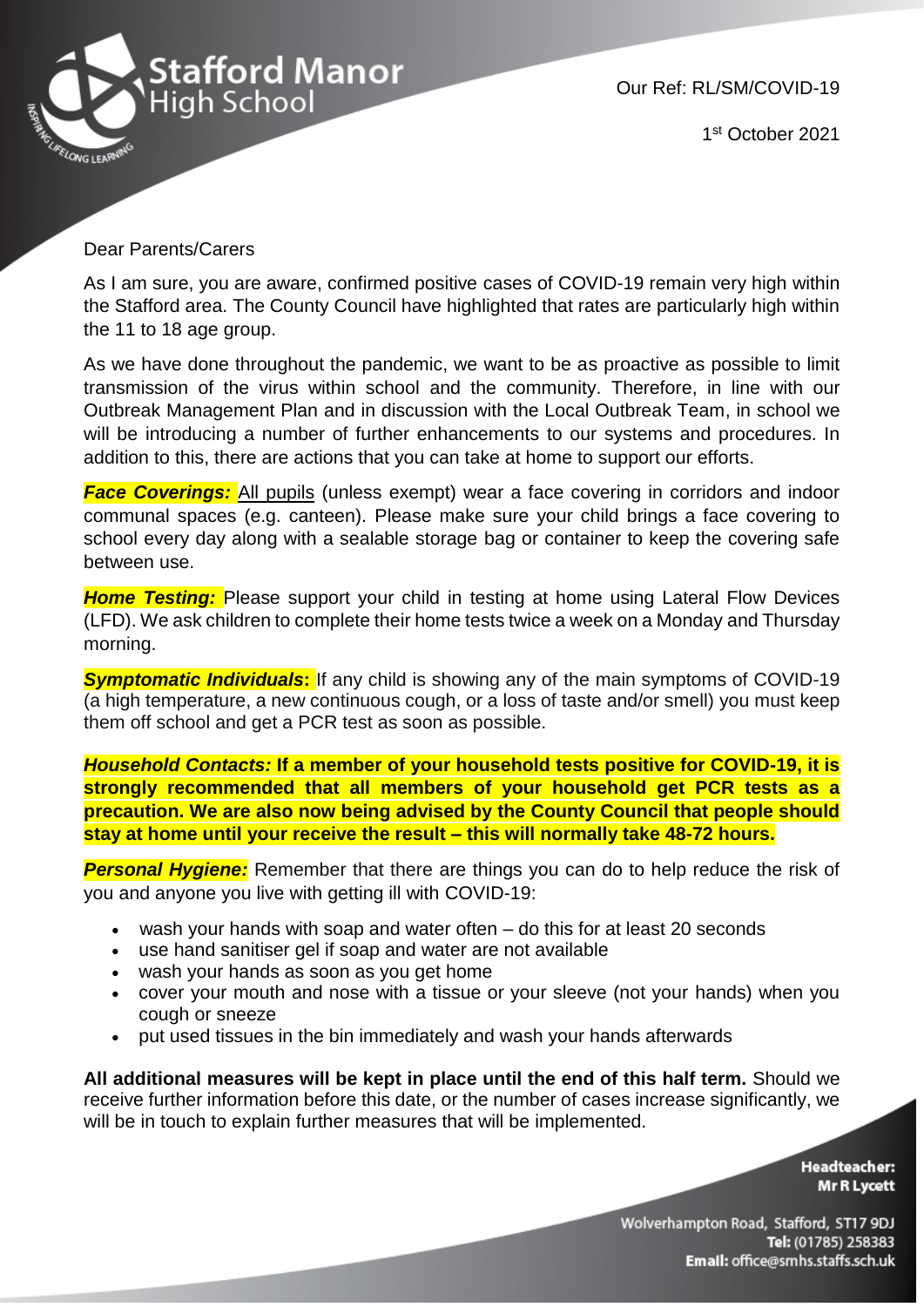## *Specific Advice for Year 9 & 10 only*

**As we have a number of cases in Year 9 & 10, we are advising all Year 9 & 10 pupils to take a PCR test even if you have had one recently. Your child is not required to selfisolate in this circumstance, unless they have symptoms, but we request that they take the PCR test as soon as possible.** PCR tests can be booked online through the [NHS Test](https://www.nhs.uk/conditions/coronavirus-covid-19/testing/)  [& Trace website](https://www.nhs.uk/conditions/coronavirus-covid-19/testing/) or by calling 119. Your child can continue to attend school while they await the results of the test. We are asking you to do this to reduce the further spread of COVID-19 to others in the community. If individuals are having difficulties booking a test on line, they should use the 'my council/local authority has asked me to book a test' option. We would very much appreciate parents sharing the result of the test with the school.

Once again, we apologise for any disruption and worry these measures may cause. However, we know that you will support us to be proactive and take the necessary action to help us do all that we can to keep our children safe. Thank you very much for your cooperation. Please do not hesitate to get in touch if you have any questions or require any advice. Take care.

Yours sincerely

llysett.

Mr R Lycett Headteacher

**Headteacher: Mr R Lycett** 

Wolverhampton Road, Stafford, ST17 9DJ Tel: (01785) 258383 Email: office@smhs.staffs.sch.uk